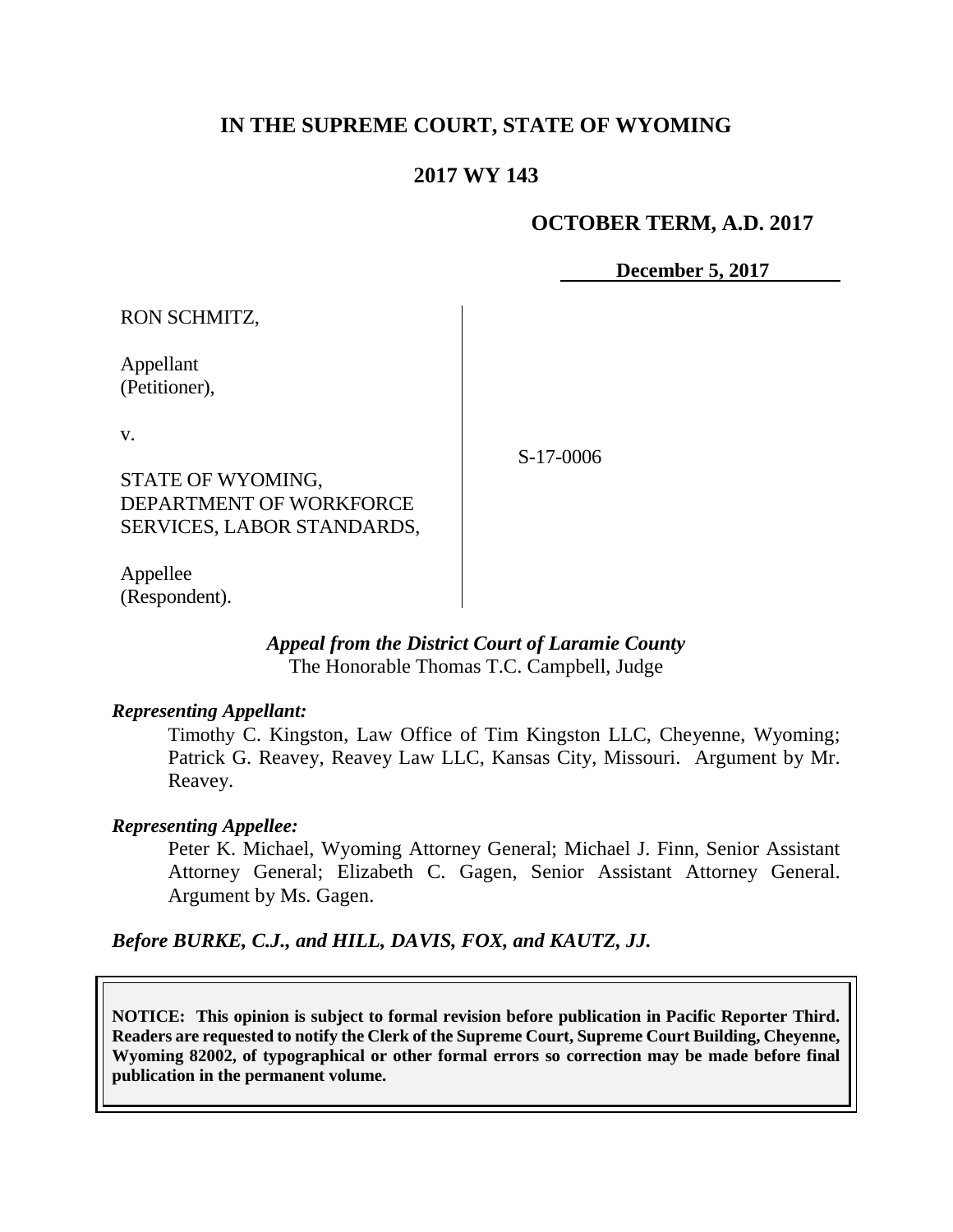## **KAUTZ, Justice.**

[¶1] An independent hearing examiner with the Wyoming Department of Workforce Services Labor Standards Appeals Division (WFS) denied Ron Schmitz's request for damages on his claim that the Wyoming Department of Corrections (DOC) discriminated against him based upon his advanced age. Mr. Schmitz filed a petition for review with the district court, naming WFS as the only respondent. The district court granted WFS's motion to dismiss on December 4, 2015, and several months later, Mr. Schmitz filed a motion to amend his petition for review to substitute or join DOC as respondent in the action. The district court ruled it had no jurisdiction to act on Mr. Schmitz's motion to amend because the case was finally resolved upon WFS's dismissal. Mr. Schmitz appeals to this Court from the district court's orders dismissing WFS and denying his motion to amend the petition for review.

[¶2] We conclude that the district court's order dismissing WFS was final and appealable. Because Mr. Schmitz did not file a timely notice of appeal from that order, we do not have jurisdiction over this matter. Consequently, we dismiss.<sup>1</sup>

### **ISSUE**

[¶3] Although Mr. Schmitz presents several issues on appeal, the following issue is dispositive: Whether Mr. Schmitz's failure to file a timely notice of appeal from the district court's order dismissing the sole respondent, WFS, results in this Court having no jurisdiction over this case.

### **FACTS**

[¶4] This case has a very complicated course of proceedings, much of which does not affect our decision. However, to provide the proper context for our discussion, we will summarize the various filings and rulings. Our recitation of the course of proceedings should not be considered an opinion on the propriety of the actions.

[¶5] Mr. Schmitz was employed by DOC as a unit manager at the Wyoming State Penitentiary from August 2007 until he resigned in February 2012. During his tenure with DOC, Mr. Schmitz applied for several promotions and transfers, but younger people were hired for the positions. On May 20, 2011, Mr. Schmitz, who was then 63 years old, filed two charges of age discrimination. He filed the first charge with the Equal Employment Opportunity Commission (EEOC) under the federal Age Discrimination in Employment Act (ADEA), 29 U.S.C. §§ 621 through 634. The second charge was filed with both the

 <sup>1</sup> WFS filed a separate motion to dismiss this appeal arguing there was no case or controversy because Mr. Schmitz did not file a proper claim for age discrimination under state law. We took the motion under advisement. Given we are dismissing this appeal because Mr. Schmitz did not file a timely notice of appeal, we do not need to address WFS's motion to dismiss.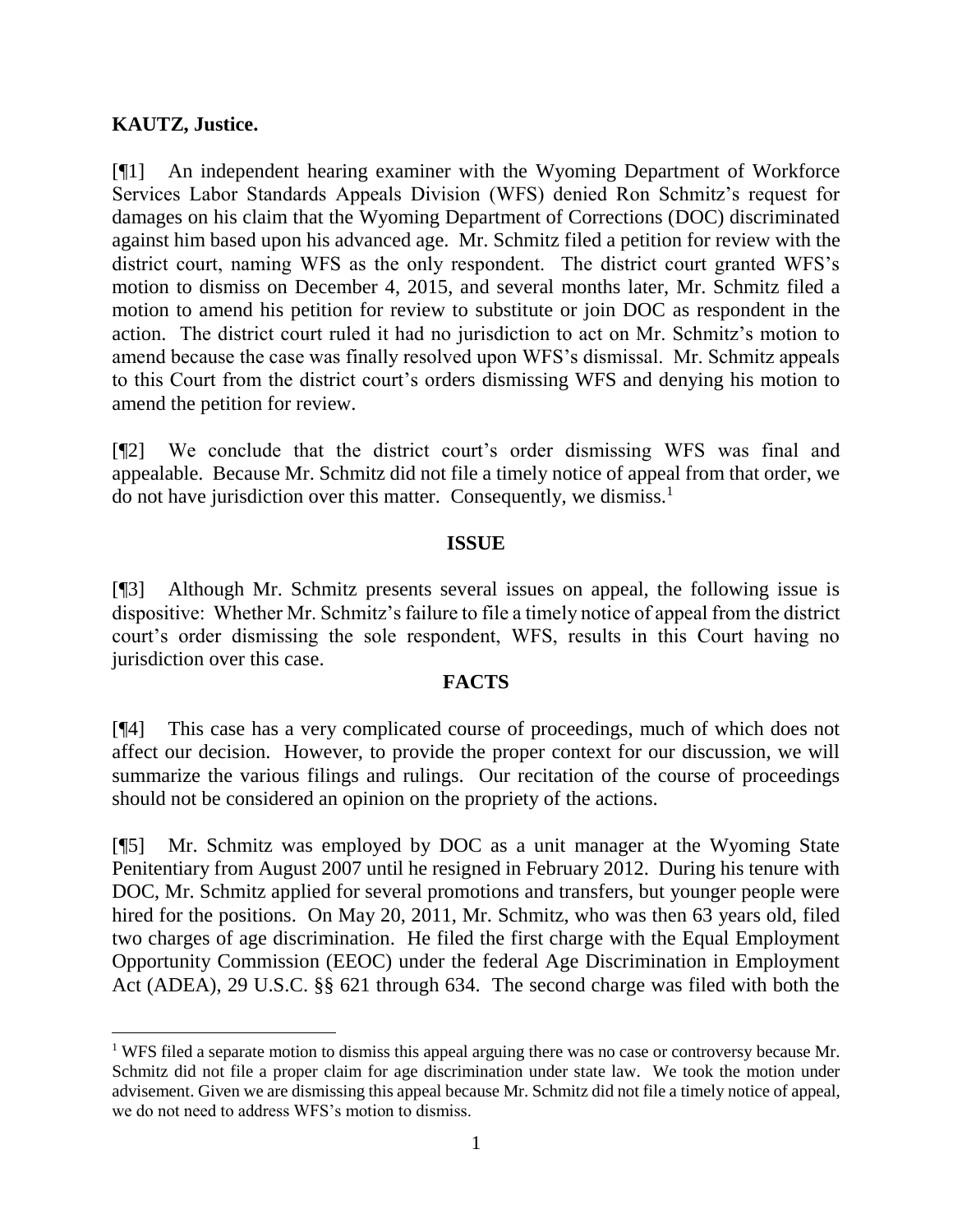EEOC and WFS. Mr. Schmitz's WFS claim alleged a violation of the Wyoming Fair Employment Practices Act, Wyo. Stat. Ann. § 27-9-101 through 106 (LexisNexis 2017).

[¶6] WFS took the lead in investigating Mr. Schmitz's age discrimination claims pursuant to a workshare agreement with the EEOC. WFS obtained statements from Mr. Schmitz and DOC and compiled documents related to its inquiry. The agency ultimately determined there was probable cause to believe DOC had discriminated against Mr. Schmitz because of his age. DOC apparently requested a hearing on that decision.

[¶7] WFS attempted to conciliate the matter and presented a proposed settlement to both parties. DOC notified WFS that it would not participate in conciliation and withdrew its request for a hearing. On April 15, 2013, WFS sent both parties a letter stating that, because DOC withdrew its request for a hearing and conciliation efforts had failed, WFS had administratively closed the case and sent it to the EEOC for further processing.

[¶8] The EEOC concluded there was "reasonable cause to believe that there [was] a violation of ADEA" and also attempted to conciliate the matter. However, DOC again refused to participate in the conciliation process. EEOC issued Mr. Schmitz a notice of "right to sue" on January 24, 2014. Mr. Schmitz filed a civil action in the First Judicial District Court for the State of Wyoming, claiming DOC had violated the ADEA. The case was later dismissed upon stipulation of the parties, apparently because DOC invoked sovereign immunity.

[¶9] On April 22, 2014, Mr. Schmitz filed a request for a hearing with WFS, claiming he should have been given the opportunity for a hearing prior to WFS's April 2013 decision administratively closing the case and referring it to the EEOC. WFS forwarded the matter to an independent hearing examiner who, without holding a hearing, issued a "Final Agency Order." The order, dated July 24, 2014, stated that DOC's decision in April 2013 "not to pursue this matter further via the Department of Workforce [S]ervices Hearing Examiner after it had been referred out was grounds for entering a default against [DOC]." It affirmed WFS's earlier probable cause determination and stated that "a default is issued in [Mr. Schmitz's] [c]omplaint of discriminatory of [sic] unfair employment practices against [DOC]."

[¶10] At the hearing examiner's direction, Mr. Schmitz submitted a request for damages resulting from the discrimination. After receiving Mr. Schmitz's damages evidence, the hearing examiner issued a "Remedy Hearing Decision" on November 3, 2014. In an apparent contradiction to the July 2014 order defaulting DOC, the hearing examiner's November 2014 decision stated:

> 1. This case was administratively closed. The Independent Hearing Examiner does not consider this to be equivalent of a finding of an unfair labor practice since the Examiner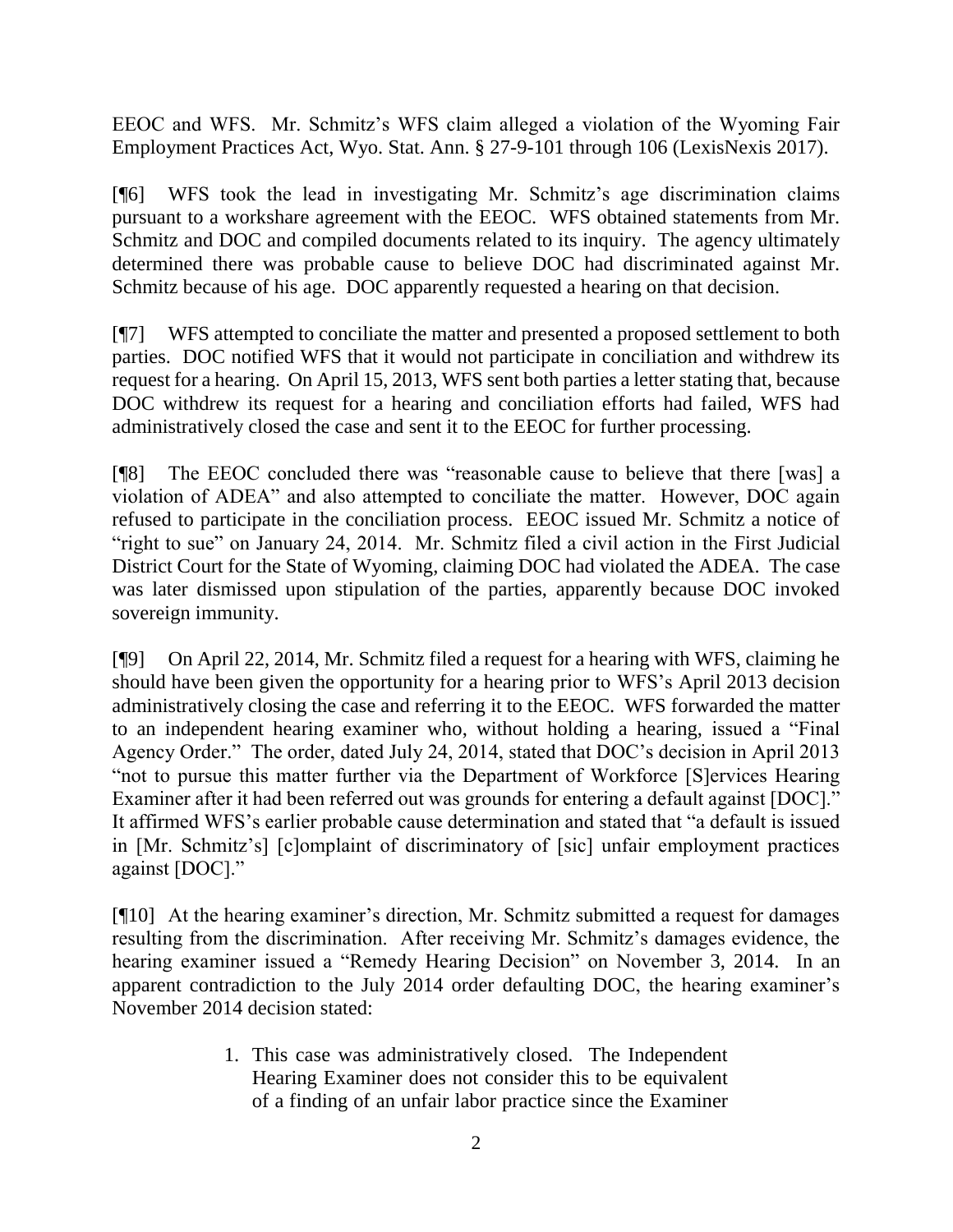never determined that the employer, employment agency or labor organization had engaged in any discriminatory or unfair employment practice as defined in the statutes.

2. Since the case was administratively closed in April 2013 and [Mr. Schmitz] was at that point in time given his "right to sue" via the federal EEOC channels, the Independent Hearing Examiner is unwilling<sup>2</sup> to Order any Remedy.

**IT IS, THEREFORE, ORDERED** [DOC] is not responsible to compensate [Mr. Schmitz] in any amount.

**THIS ORDER** constitutes the final decision of the Wyoming Department of Workforce Services in this contested matter.

[¶11] Mr. Schmitz filed a petition for review of the hearing examiner's decision in the district court. He named WFS as the sole respondent in his petition. WFS filed a motion to be dismissed from the district court action, claiming that it acted in an adjudicatory capacity in the administrative proceeding and was not a proper respondent to the petition for review. The district court agreed and issued an order dismissing WFS from the case on December 4, 2015.

[¶12] On March 25, 2016, Mr. Schmitz filed a motion to substitute or otherwise join DOC as respondent in the matter. The district court concluded that there was "no case or controversy before the Court since entry of the dismissal" of WFS in December 2015. It ruled that it had "no jurisdiction to act on the addition or substitution of a party following that dismissal." Mr. Schmitz filed a notice of appeal from the district court's orders dismissing WFS and denying his motion to substitute or join DOC as the respondent in his petition for review.

## **DISCUSSION**

[¶13] The timely filing of a notice of appeal is mandatory and jurisdictional. W.R.A.P. 1.03. "[T]he absence of subject matter jurisdiction cannot be waived, and jurisdiction cannot be created by agreement between the parties." *Vance v. City of Laramie,* 2016 WY 106, ¶ 42, 382 P.3d 1104, 1114 (Wyo. 2016) (citing *Edsall v. Moore,* [2016 WY 71, ¶ 10,](http://www.westlaw.com/Link/Document/FullText?findType=Y&serNum=2039404295&pubNum=0004645&originatingDoc=I2a3363f0a57011e6afc8be5a5c08bae9&refType=RP&fi=co_pp_sp_4645_801&originationContext=document&vr=3.0&rs=cblt1.0&transitionType=DocumentItem&contextData=(sc.Search)#co_pp_sp_4645_801)  [375 P.3d 799, 802 \(Wyo. 2016\)](http://www.westlaw.com/Link/Document/FullText?findType=Y&serNum=2039404295&pubNum=0004645&originatingDoc=I2a3363f0a57011e6afc8be5a5c08bae9&refType=RP&fi=co_pp_sp_4645_801&originationContext=document&vr=3.0&rs=cblt1.0&transitionType=DocumentItem&contextData=(sc.Search)#co_pp_sp_4645_801) and *[North Laramie Land Co. v. Hoffman,](http://www.westlaw.com/Link/Document/FullText?findType=Y&serNum=1919015684&pubNum=0000660&originatingDoc=I2a3363f0a57011e6afc8be5a5c08bae9&refType=RP&fi=co_pp_sp_660_228&originationContext=document&vr=3.0&rs=cblt1.0&transitionType=DocumentItem&contextData=(sc.Search)#co_pp_sp_660_228)* 26 Wyo. 327,

 $\overline{a}$ 

<sup>2</sup> The "Remedy Hearing Decision" contained in the agency record uses the word "unwilling." The "Remedy Hearing Decision" which Mr. Schmitz attached to his petition for review bears the same date but uses the word "unable" in place of "unwilling." Neither is marked as an amended order, so it appears there were simply two different versions of the "Remedy Hearing Decision." This anomaly makes no difference to our decision herein, but care should be taken to avoid such confusion in the future.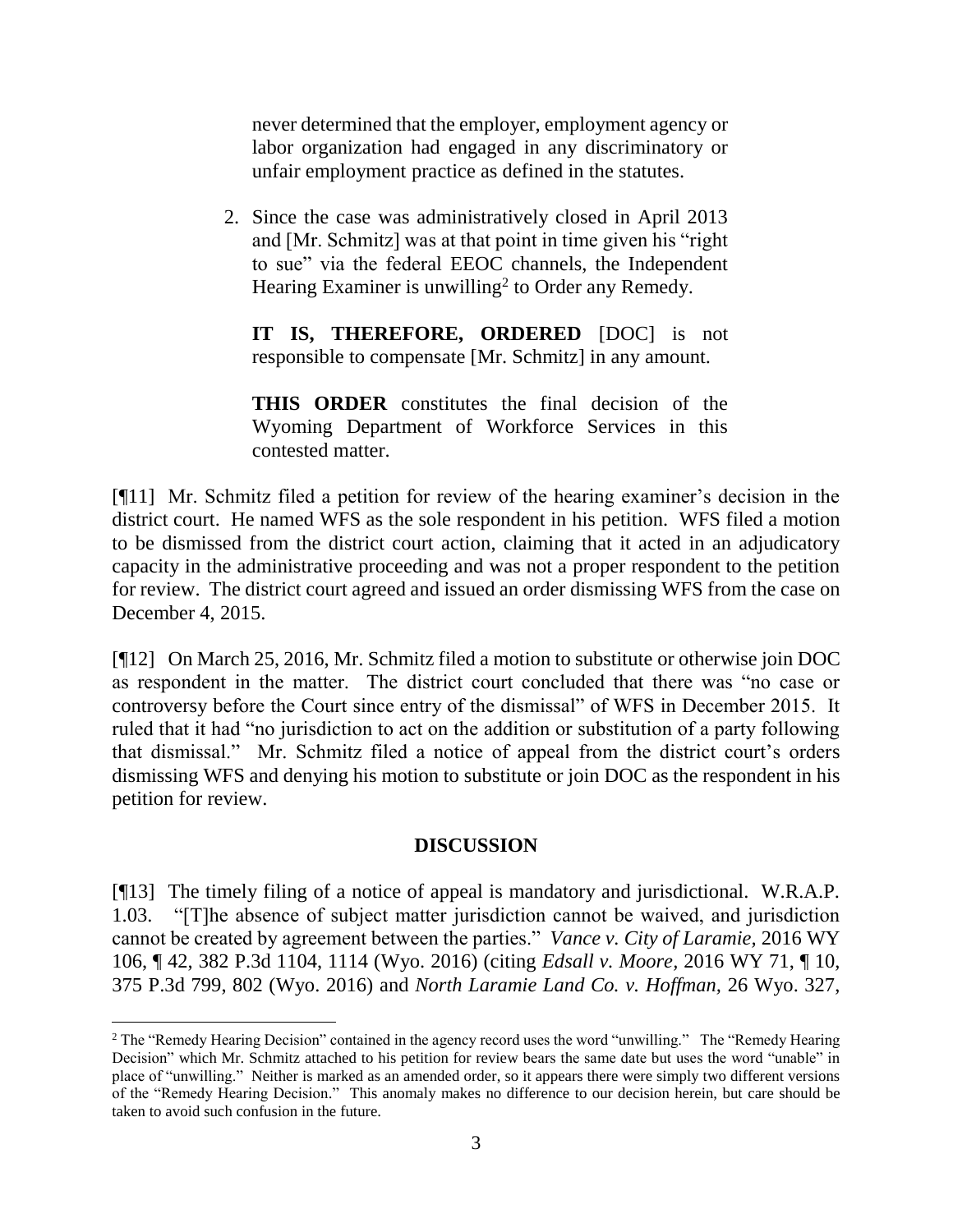[329, 184 P. 226, 228 \(1919\)\)](http://www.westlaw.com/Link/Document/FullText?findType=Y&serNum=1919015684&pubNum=0000660&originatingDoc=I2a3363f0a57011e6afc8be5a5c08bae9&refType=RP&fi=co_pp_sp_660_228&originationContext=document&vr=3.0&rs=cblt1.0&transitionType=DocumentItem&contextData=(sc.Search)#co_pp_sp_660_228). The existence of jurisdiction, including the issue of whether the notice of appeal was timely, is a matter of law subject to *de novo* review. *Golden v. Guion,* 2016 WY 54, ¶ 11, 375 P.3d 719, 722-23 (Wyo. 2016); *Waldron v. Waldron,* 2015 WY 64, ¶ 11, 349 P.3d 974, 977 (Wyo. 2015).

[¶14] W.R.A.P. 2.01 requires an appeal to be filed within thirty days after entry of an appealable order. W.R.A.P. 1.05(a) defines an appealable order as "[a]n order affecting a substantial right in an action, when such order, in effect, determines the action and prevents a judgment $[.]$ "<sup>3</sup>

> We have held that an appealable order under [Rule 1.05\(a\)](http://www.westlaw.com/Link/Document/FullText?findType=L&pubNum=1008793&cite=WYRRAPR1.05&originatingDoc=Iabc400f31cbb11e690d4edf60ce7d742&refType=LQ&originationContext=document&vr=3.0&rs=cblt1.0&transitionType=DocumentItem&contextData=(sc.Search)) has "three necessary characteristics.... It must affect a substantial right, determine the merits of the controversy, and resolve all outstanding issues." *In re E.R.C.K.,* [2013 WY 160, ¶ 28, 314](http://www.westlaw.com/Link/Document/FullText?findType=Y&serNum=2032410247&pubNum=0004645&originatingDoc=Iabc400f31cbb11e690d4edf60ce7d742&refType=RP&fi=co_pp_sp_4645_1176&originationContext=document&vr=3.0&rs=cblt1.0&transitionType=DocumentItem&contextData=(sc.Search)#co_pp_sp_4645_1176)  [P.3d 1170, 1176 \(Wyo.](http://www.westlaw.com/Link/Document/FullText?findType=Y&serNum=2032410247&pubNum=0004645&originatingDoc=Iabc400f31cbb11e690d4edf60ce7d742&refType=RP&fi=co_pp_sp_4645_1176&originationContext=document&vr=3.0&rs=cblt1.0&transitionType=DocumentItem&contextData=(sc.Search)#co_pp_sp_4645_1176) 2013) (quoting *[In re KRA,](http://www.westlaw.com/Link/Document/FullText?findType=Y&serNum=2004179759&pubNum=0004645&originatingDoc=Iabc400f31cbb11e690d4edf60ce7d742&refType=RP&fi=co_pp_sp_4645_436&originationContext=document&vr=3.0&rs=cblt1.0&transitionType=DocumentItem&contextData=(sc.Search)#co_pp_sp_4645_436)* 2004 WY [18, ¶ 10, 85 P.3d 432, 436 \(Wyo.](http://www.westlaw.com/Link/Document/FullText?findType=Y&serNum=2004179759&pubNum=0004645&originatingDoc=Iabc400f31cbb11e690d4edf60ce7d742&refType=RP&fi=co_pp_sp_4645_436&originationContext=document&vr=3.0&rs=cblt1.0&transitionType=DocumentItem&contextData=(sc.Search)#co_pp_sp_4645_436) 2004)). Whether an order is final and appealable is a question of law, which we decide de novo.... *[Bourke v. Grey Wolf Drilling Co., LP,](http://www.westlaw.com/Link/Document/FullText?findType=Y&serNum=2031194345&pubNum=0004645&originatingDoc=Iabc400f31cbb11e690d4edf60ce7d742&refType=RP&fi=co_pp_sp_4645_1167&originationContext=document&vr=3.0&rs=cblt1.0&transitionType=DocumentItem&contextData=(sc.Search)#co_pp_sp_4645_1167)* 2013 WY 93, ¶ [15, 305 P.3d 1164, 1167 \(Wyo.](http://www.westlaw.com/Link/Document/FullText?findType=Y&serNum=2031194345&pubNum=0004645&originatingDoc=Iabc400f31cbb11e690d4edf60ce7d742&refType=RP&fi=co_pp_sp_4645_1167&originationContext=document&vr=3.0&rs=cblt1.0&transitionType=DocumentItem&contextData=(sc.Search)#co_pp_sp_4645_1167) 2013) (citing *[In re MN,](http://www.westlaw.com/Link/Document/FullText?findType=Y&serNum=2014266525&pubNum=0004645&originatingDoc=Iabc400f31cbb11e690d4edf60ce7d742&refType=RP&fi=co_pp_sp_4645_1080&originationContext=document&vr=3.0&rs=cblt1.0&transitionType=DocumentItem&contextData=(sc.Search)#co_pp_sp_4645_1080)* 2007 WY 189, 14, 171 P.3d 1077, 1080 (Wyo. 2007)).

*Waldron*[, ¶ 14, 349 P.3d at](http://www.westlaw.com/Link/Document/FullText?findType=Y&serNum=2036187279&pubNum=0004645&originatingDoc=Iabc400f31cbb11e690d4edf60ce7d742&refType=RP&fi=co_pp_sp_4645_977&originationContext=document&vr=3.0&rs=cblt1.0&transitionType=DocumentItem&contextData=(sc.Search)#co_pp_sp_4645_977) 977-78 (quoting *[Estate of Dahlke ex rel. Jubie v. Dahlke,](http://www.westlaw.com/Link/Document/FullText?findType=Y&serNum=2032784720&pubNum=0004645&originatingDoc=Iabc400f31cbb11e690d4edf60ce7d742&refType=RP&fi=co_pp_sp_4645_124&originationContext=document&vr=3.0&rs=cblt1.0&transitionType=DocumentItem&contextData=(sc.Search)#co_pp_sp_4645_124)* 2014 [WY 29, ¶ 31, 319 P.3d 116, 124 \(Wyo. 2014\)\)](http://www.westlaw.com/Link/Document/FullText?findType=Y&serNum=2032784720&pubNum=0004645&originatingDoc=Iabc400f31cbb11e690d4edf60ce7d742&refType=RP&fi=co_pp_sp_4645_124&originationContext=document&vr=3.0&rs=cblt1.0&transitionType=DocumentItem&contextData=(sc.Search)#co_pp_sp_4645_124). *See also [Pub. Serv. Comm'n v. Lower](http://www.westlaw.com/Link/Document/FullText?findType=Y&serNum=1980109034&pubNum=0000661&originatingDoc=Iabc400f31cbb11e690d4edf60ce7d742&refType=RP&fi=co_pp_sp_661_661&originationContext=document&vr=3.0&rs=cblt1.0&transitionType=DocumentItem&contextData=(sc.Search)#co_pp_sp_661_661)  Valley Power & Light, Inc.,* [608 P.2d 660, 661 \(Wyo. 1980\).](http://www.westlaw.com/Link/Document/FullText?findType=Y&serNum=1980109034&pubNum=0000661&originatingDoc=Iabc400f31cbb11e690d4edf60ce7d742&refType=RP&fi=co_pp_sp_661_661&originationContext=document&vr=3.0&rs=cblt1.0&transitionType=DocumentItem&contextData=(sc.Search)#co_pp_sp_661_661)

[¶15] Mr. Schmitz petitioned the district court for review of the WFS decision denying his age discrimination claim against DOC and named WFS as the sole respondent. The district court dismissed WFS, and Mr. Schmitz did not file a formal motion to add or substitute DOC as a respondent in the action until months later. WFS argues that the December 2015 order dismissing it was appealable under Rule 1.05(a) since it finally determined the action. WFS claims that, because Mr. Schmitz did not file a timely notice of appeal from that order, this Court does not have jurisdiction.

[¶16] Mr. Schmitz asserts that the action was not finally determined by the December 4, 2015 order dismissing WFS. Specifically, Mr. Schmitz maintains that DOC was still a party to the action because he had listed it as such in his petition for review, and a decision dismissing one of multiple defendants (respondents) typically is not appealable. *Olmstead v. Cattle, Inc.,* 541 P.2d 49, 50-52 (Wyo. 1975). *See also State ex rel. State Treasurer of Wyo. v. Moody's Investors Servs., Inc.,* 2015 WY 66, ¶ 10, 349 P.3d 979, 982 (Wyo. 2015).

<sup>&</sup>lt;sup>3</sup> W.R.A.P. 1.05(a) applies to appeals to this Court from a district court's decision on a petition for review of administrative action. *See, e.g.*, *Bd. of Trustees of Memorial Hosp. of Sheridan County v. Martin,* 2003 WY 1, ¶ 2, 60 P.3d 1273, 1273 (Wyo. 2003); *Schwab v. JTL Group, Inc.,* 2013 WY 138, ¶ 11, 312 P.3d 790, 793 (Wyo. 2013).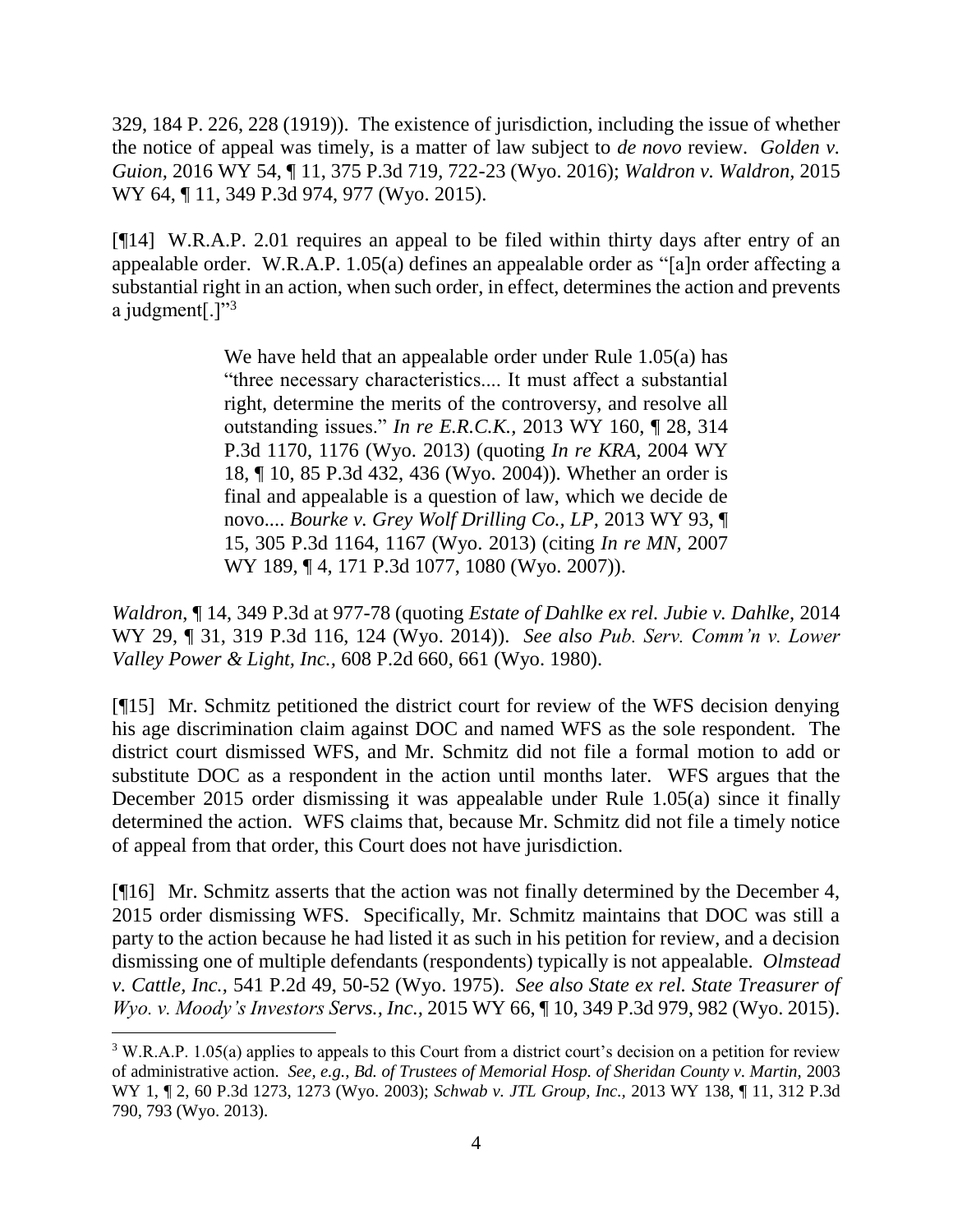He claims, therefore, the matter was not finally determined until November 2016 when the district court denied his motion to substitute or join DOC.

[¶17] One of the requirements for a petition for review in a contested case is "a list of all persons or agencies formally identified as parties, as defined in [W.S. 16-3-101\(b\)\(vi\)\[](http://www.westlaw.com/Link/Document/FullText?findType=L&pubNum=1000377&cite=WYSTS16-3-101&originatingDoc=N5DBEAB101B6011DD91439915CDABBB1A&refType=SP&originationContext=document&vr=3.0&rs=cblt1.0&transitionType=DocumentItem&contextData=(sc.UserEnteredCitation)#co_pp_8443000087914).]" W.R.A.P. 12.06(c). Under Wyo. Stat. Ann. § 16-3-101(b)(vi) (LexisNexis 2017), "'[p]arty' means each person or agency named or admitted as a party or properly seeking and entitled as of right to be admitted as a party[.]" Section IV of Mr. Schmitz's petition for review was titled: "Persons/Agencies Formally Identified as Parties." Under that title, he stated: "The persons or agencies formally identified as parties in the administrative process are: (1) [DOC], as the entity which took the unlawful action against Schmitz, (2) [WFS], as the entity whose ruling through [the independent hearing examiner] is being challenged, and (3) Ron Schmitz, as the person aggrieved by [the] agency decisions described herein."

[¶18] As Mr. Schmitz stated in his petition for review, DOC was unquestionably a party to the administrative proceeding. However, Mr. Schmitz does not direct us to any authority stating that an entity or person identified as an adverse "party" under Rule 12.06(c) is automatically considered a respondent in the action. To the contrary, even though Mr. Schmitz listed DOC as a party to the administrative proceeding and served it with the petition for review, he intentionally did not name DOC as a respondent. In fact, Mr. Schmitz argued to the district court that WFS, not DOC, was the proper respondent in this matter.

[¶19] Mr. Schmitz also argues that the December 4, 2015 order dismissing WFS did not finally determine the action or resolve all outstanding issues because, prior to the dismissal, he had requested that the district court allow him to amend his petition for review to name DOC as a respondent. In his response to WFS's motion to dismiss, Mr. Schmitz stated that, if the district court determined DOC should be named as a respondent, then he should be permitted to add DOC because he had listed it as a party in the petition for review and served it with a copy of the petition. However, according to the district court, Mr. Schmitz's counsel declined the opportunity to join DOC when the district court orally announced that it was dismissing WFS from the case.

[¶20] In its order on Mr. Schmitz's motion to amend the petition for review, the district court explained:

> **THIS MATTER HAVING COME BEFORE THE COURT** upon review of . . . [the] *Motion for Leave to Amend the Petition to Substitute or Otherwise Join a Party* the Court having previously dismissed the Department of Workforce [S]ervices, Petitioner's counsel at that time having conceded there was no longer a contest before the Court, subsequent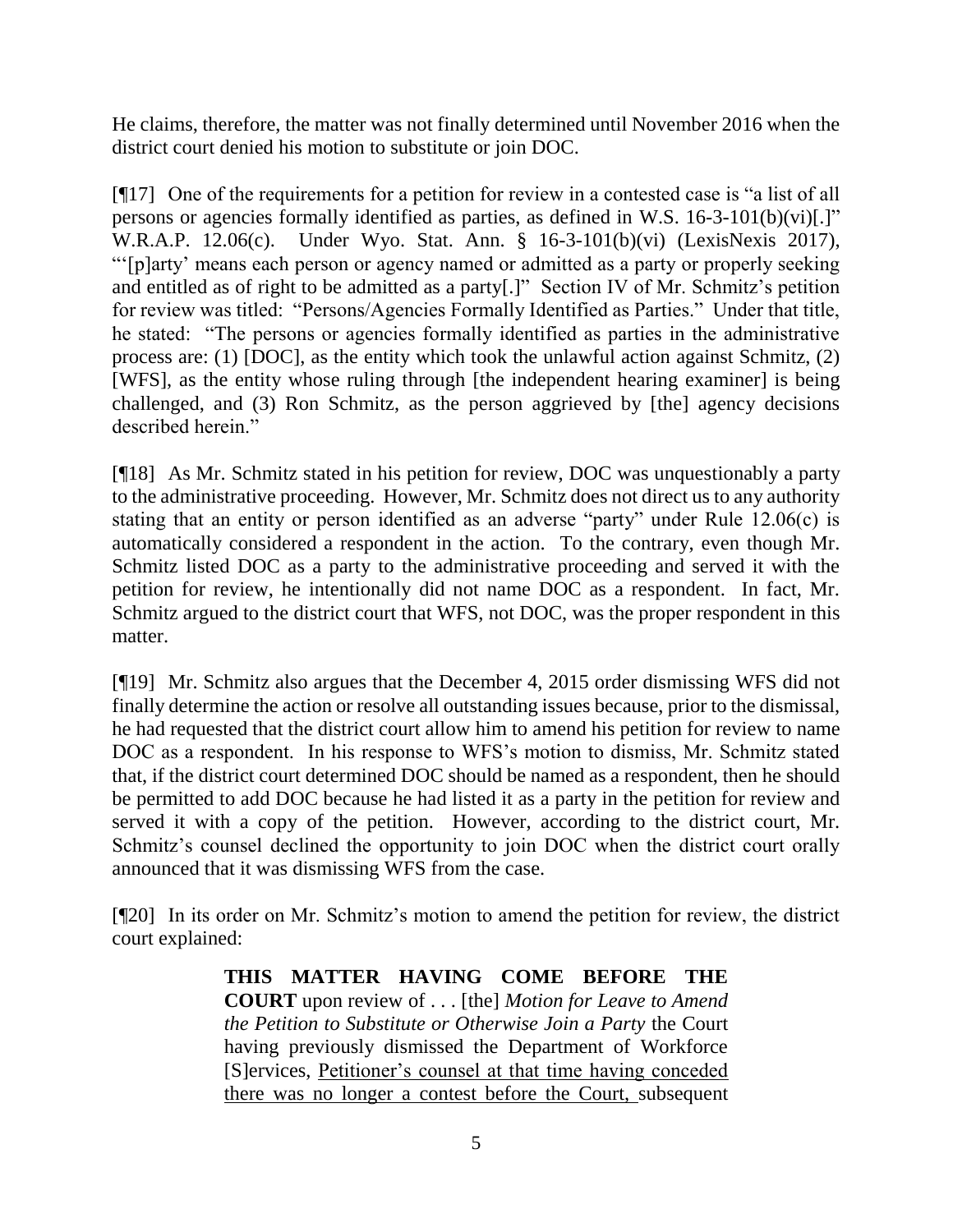counsel for the Petitioner having entered an appearance and filed this Motion some three and one-half months later, and the Court now having considered the law, the pleadings and the file **FINDS** and **ORDERS**[:]

1. There has been no case or controversy before the Court since entry of the dismissal of [WFS] December [4], 2015.

2. The Court ha[s] no jurisdiction to act on the addition or substitution of a party following that dismissal.

3. The Court inquired of Petitioner's counsel in open Court [at the hearing on WFS's motion to dismiss] regarding any argument to be made for continuation of the Review by this Court and received none. . . .

4. The Petitioner has offered no authority under the Rules of Appellate Procedure for the substitution he suggests, and certainly none that survived the Order of dismissal.

(underlined emphasis added).

. . . .

[¶21] It is the appellant's responsibility to provide an adequate record to this Court. *In re AGS,* 2014 WY 143, ¶ 37, 337 P.3d 470, 480-81 (Wyo. 2014). The record on appeal does not contain a transcript of the hearing on WFS's motion to dismiss nor did Mr. Schmitz provide a statement of the evidence or proceedings to the district court for settlement of the record under W.R.A.P. 3.03. *See generally, Call v. Town of Thayne,* 2012 WY 149, ¶ 13, 288 P.3d 1214, 1217 (Wyo. 2012); *Chancler v. Meredith,* 2004 WY 27, ¶ 5, 86 P.3d 841, 842 (Wyo. 2004); *Smith v. Smith,* 2003 WY 87, ¶¶ 11-12, 72 P.3d 1158, 1161 (Wyo. 2003). Given there is nothing before this Court from which we could determine the district court's findings and conclusions were incorrect, we accept the district court's statement that Mr. Schmitz did not request joinder of DOC as a respondent when expressly questioned at the hearing on WFS's motion to dismiss about whether there was a basis to continue the judicial review action. Under these circumstances, the district court correctly concluded the matter was finally decided by the order dismissing WFS as the sole respondent in the matter.<sup>4</sup> If a petitioner were allowed to request joinder of a respondent months after all of the other respondents had been dismissed from the action, the principles

<sup>&</sup>lt;sup>4</sup> In his reply brief, Mr. Schmitz asserts that WFS agreed in an email that the case was not finally decided when the district court dismissed it. He seems to be asserting that WFS waived its current claim that the December 4, 2015 order was appealable and/or that this Court does not have jurisdiction over this matter. We do not consider this argument because parties cannot confer jurisdiction upon this Court by waiver or agreement. *See Vance,* ¶ 42, 382 P.3d at 1114.